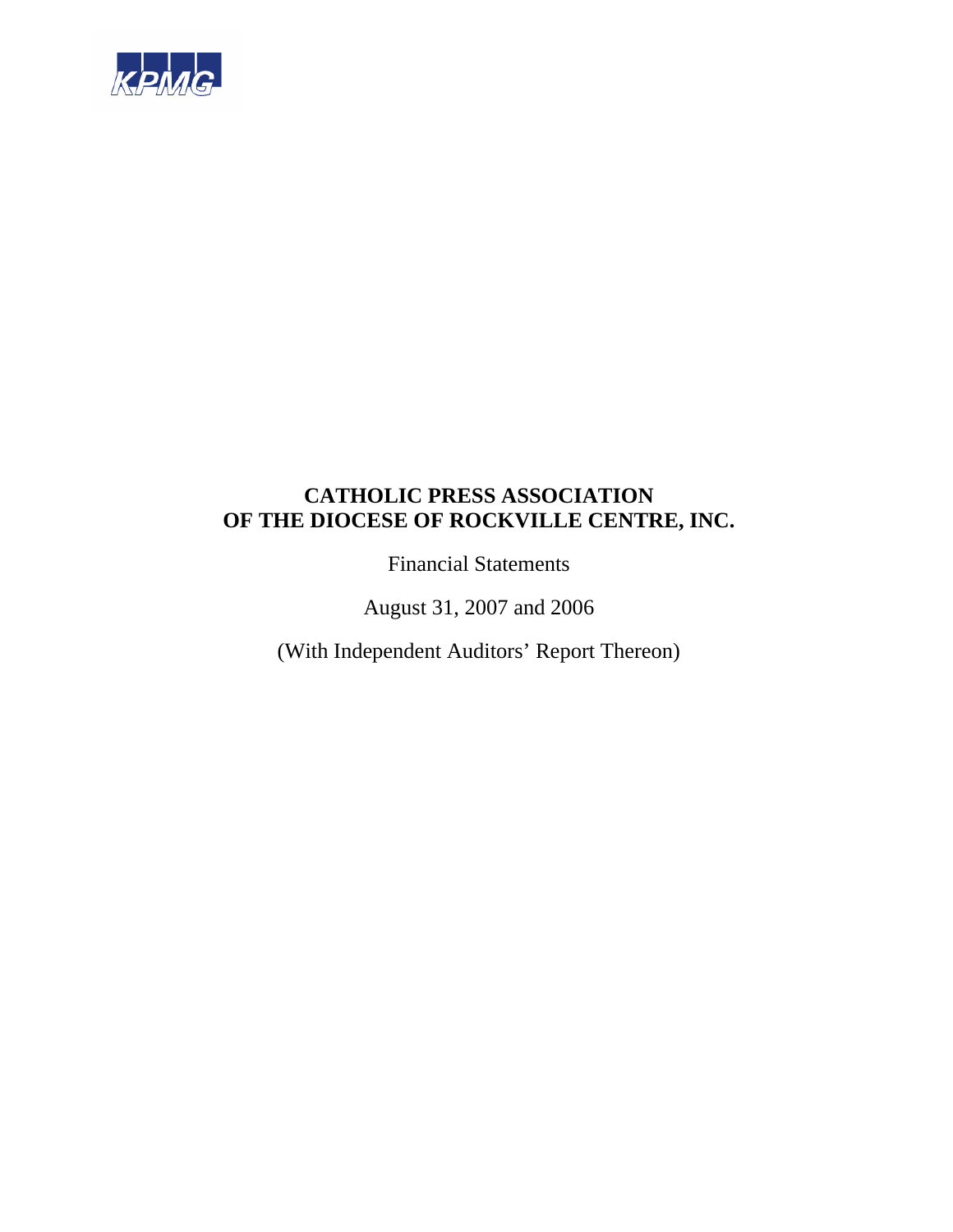

**KPMG IIP** 345 Park Avenue New York, NY 10154

## **Independent Auditors' Report**

The Board of Directors Catholic Press Association of the Diocese of Rockville Centre, Inc.:

We have audited the accompanying statements of financial position of Catholic Press Association of the Diocese of Rockville Centre, Inc. (the Association) as of August 31, 2007 and 2006, and the related statements of activities and cash flows for the years then ended. These financial statements are the responsibility of the Association's management. Our responsibility is to express an opinion on these financial statements based on our audits.

We conducted our audits in accordance with auditing standards generally accepted in the United States of America. Those standards require that we plan and perform the audit to obtain reasonable assurance about whether the financial statements are free of material misstatement. An audit includes consideration of internal control over financial reporting as a basis for designing audit procedures that are appropriate in the circumstances, but not for the purpose of expressing an opinion on the effectiveness of the Association's internal control over financial reporting. Accordingly, we express no such opinion. An audit also includes examining, on a test basis, evidence supporting the amounts and disclosures in the financial statements, assessing the accounting principles used and significant estimates made by management, as well as evaluating the overall financial statement presentation. We believe that our audits provide a reasonable basis for our opinion.

In our opinion, the financial statements referred to above present fairly, in all material respects, the financial position of the Catholic Press Association of the Diocese of Rockville Centre, Inc. as of August 31, 2007 and 2006, and the changes in its net assets and its cash flows for the years then ended in conformity with U.S. generally accepted accounting principles.

KPMG LLP

January 3, 2008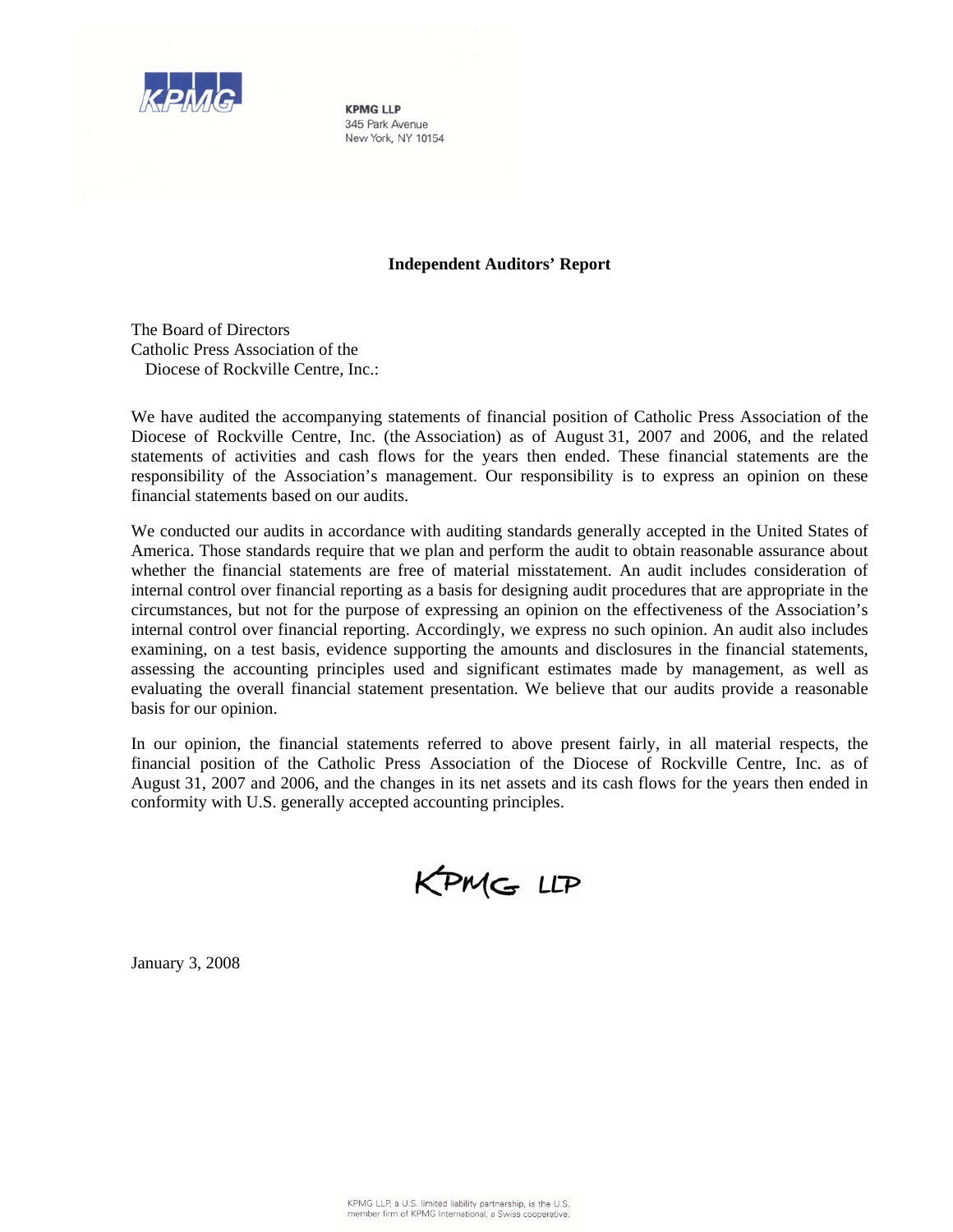## Statements of Financial Position

# August 31, 2007 and 2006

| <b>Assets</b>                                                   | 2007          | 2006      |
|-----------------------------------------------------------------|---------------|-----------|
| Cash and cash equivalents                                       | \$<br>191,334 | 53,905    |
| Investments (note 3)                                            | 2,216,589     | 2,017,296 |
| Accounts receivable:                                            |               |           |
| Advertisers and other, less allowance for doubtful accounts of  |               |           |
| \$19,600 and \$11,050 in 2007 and 2006, respectively            | 90,655        | 132,262   |
| Parishes, less allowance for doubtful accounts of \$105,000 and |               |           |
| \$127,000 in 2007 and 2006, respectively                        | 140,367       | 146,522   |
| Property and equipment, net (note 4)                            | 263,566       | 269,869   |
| Other assets                                                    | 46,646        | 11,315    |
| Total assets                                                    | 2,949,157     | 2,631,169 |
| <b>Liabilities and Net Assets</b>                               |               |           |
| Liabilities:                                                    |               |           |
| Accounts payable and accrued expenses                           | \$<br>75,380  | 68,429    |
| Deferred revenue                                                | 20,261        | 21,070    |
| <b>Total liabilities</b>                                        | 95,641        | 89,499    |
| Net assets – unrestricted                                       | 2,853,516     | 2,541,670 |
| Total liabilities and net assets                                | 2,949,157     | 2,631,169 |

See accompanying notes to financial statements.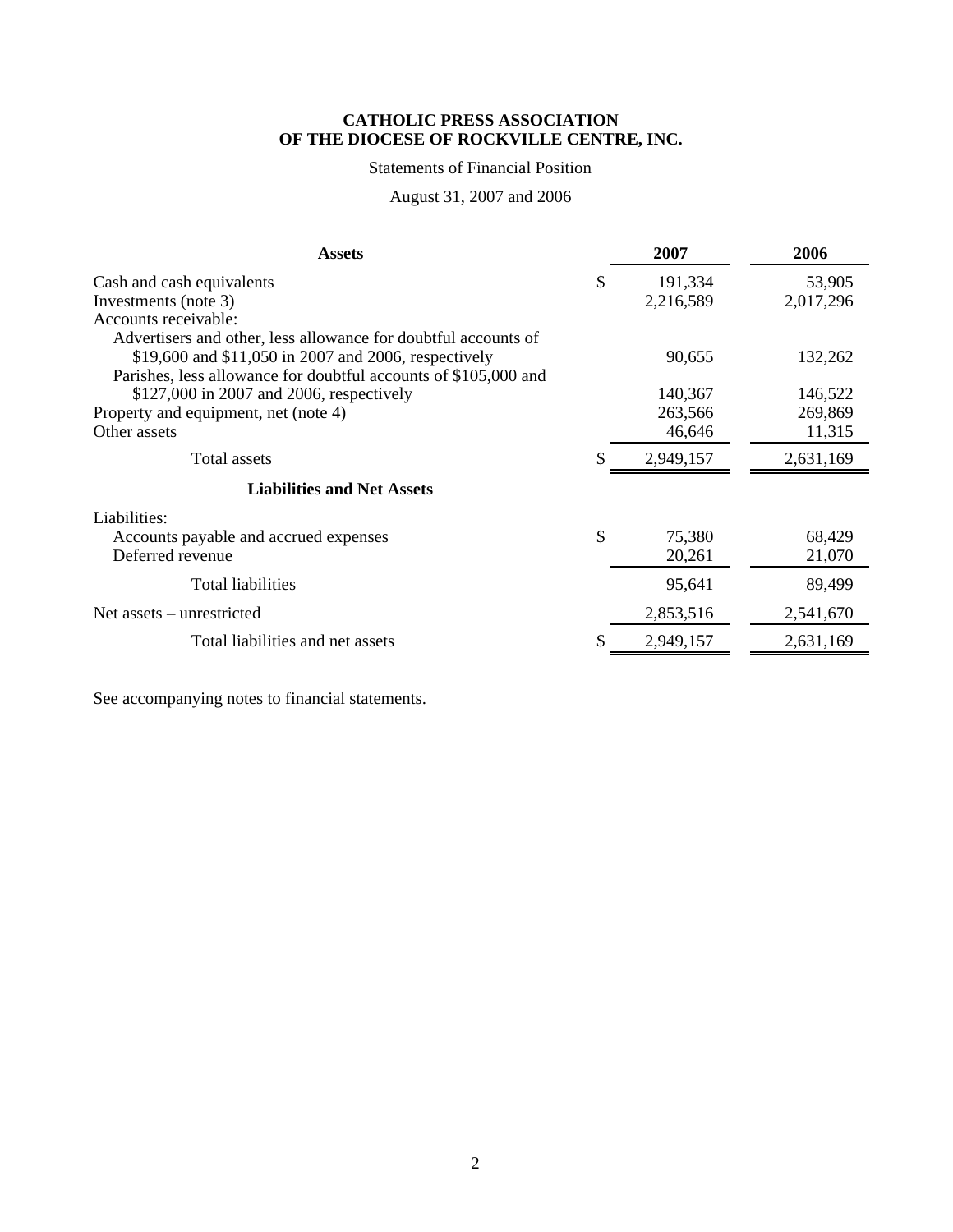## Statements of Activities

## Years ended August 31, 2007 and 2006

|                                                                                                |    | 2007                          | 2006                 |
|------------------------------------------------------------------------------------------------|----|-------------------------------|----------------------|
| Revenues:<br>Subscriptions:                                                                    |    |                               |                      |
| Parishes, net of discounts of \$80,293 and \$87,209 in<br>2007 and 2006, respectively<br>Other | \$ | 1,465,221<br>17,065           | 1,469,483<br>17,328  |
| Total subscriptions                                                                            |    | 1,482,286                     | 1,486,811            |
| Investment income:<br>Net appreciation in fair value of investments                            |    | 200,158                       | 109,362              |
| Advertising<br>List rental<br>Bishop's grant (note 5)                                          |    | 1,346,461<br>22,810<br>32,403 | 1,192,187<br>3,608   |
| Total revenues                                                                                 |    | 3,084,118                     | 2,791,968            |
| Expenses:<br>Program services:<br>Editorial<br>Circulation                                     |    | 554,769<br>677,020            | 592,670<br>650,212   |
| Total program services                                                                         |    | 1,231,789                     | 1,242,882            |
| Supporting services:<br>Management and general<br>Advertising                                  |    | 273,623<br>1,266,860          | 323,978<br>1,203,776 |
| Total supporting services                                                                      |    | 1,540,483                     | 1,527,754            |
| Total expenses                                                                                 |    | 2,772,272                     | 2,770,636            |
| Increase in net assets                                                                         |    | 311,846                       | 21,332               |
| Net assets at beginning of year                                                                |    | 2,541,670                     | 2,520,338            |
| Net assets at end of year                                                                      | S  | 2,853,516                     | 2,541,670            |

See accompanying notes to financial statements.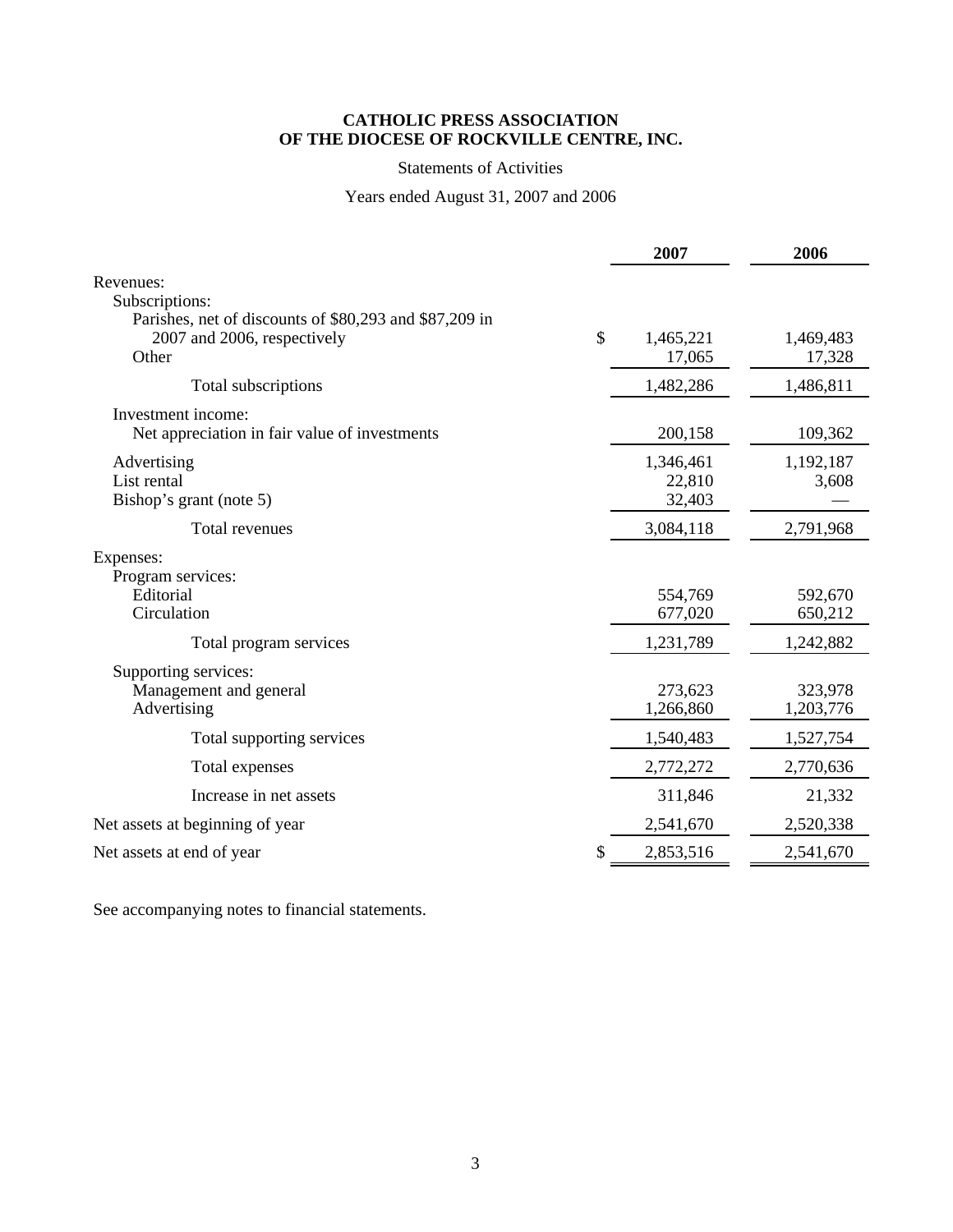## Statements of Cash Flows

Years ended August 31, 2007 and 2006

|                                                                    | 2007          | 2006       |
|--------------------------------------------------------------------|---------------|------------|
| Cash flows from operating activities:                              |               |            |
| Increase in net assets                                             | \$<br>311,846 | 21,332     |
| Adjustments to reconcile increase in                               |               |            |
| net assets to net cash provided by (used in) operating activities: |               |            |
| Depreciation and amortization                                      | 25,880        | 36,136     |
| Net appreciation in fair value of investments                      | (199, 293)    | (108, 849) |
| Decrease (increase) in accounts receivable                         | 47,762        | (16, 377)  |
| (Increase) decrease in other assets                                | (35,331)      | 2,483      |
| Increase (decrease) in accounts payable and                        |               |            |
| accrued expenses                                                   | 6,951         | (13,926)   |
| (Decrease) increase in deferred revenue                            | (809)         | 10,775     |
| Net cash provided by (used in) operating activities                | 157,006       | (68, 426)  |
| Cash flows from investing activities:                              |               |            |
| Purchase of fixed assets                                           | (19,577)      | (6,245)    |
| Proceeds from sale of investments                                  |               | 75,000     |
| Net cash (used in) provided by investing activities                | (19, 577)     | 68,755     |
| Net increase in cash and cash equivalents                          | 137,429       | 329        |
| Cash and cash equivalents at beginning of year                     | 53,905        | 53,576     |
| Cash and cash equivalents at end of year                           | 191,334       | 53,905     |

See accompanying notes to financial statements.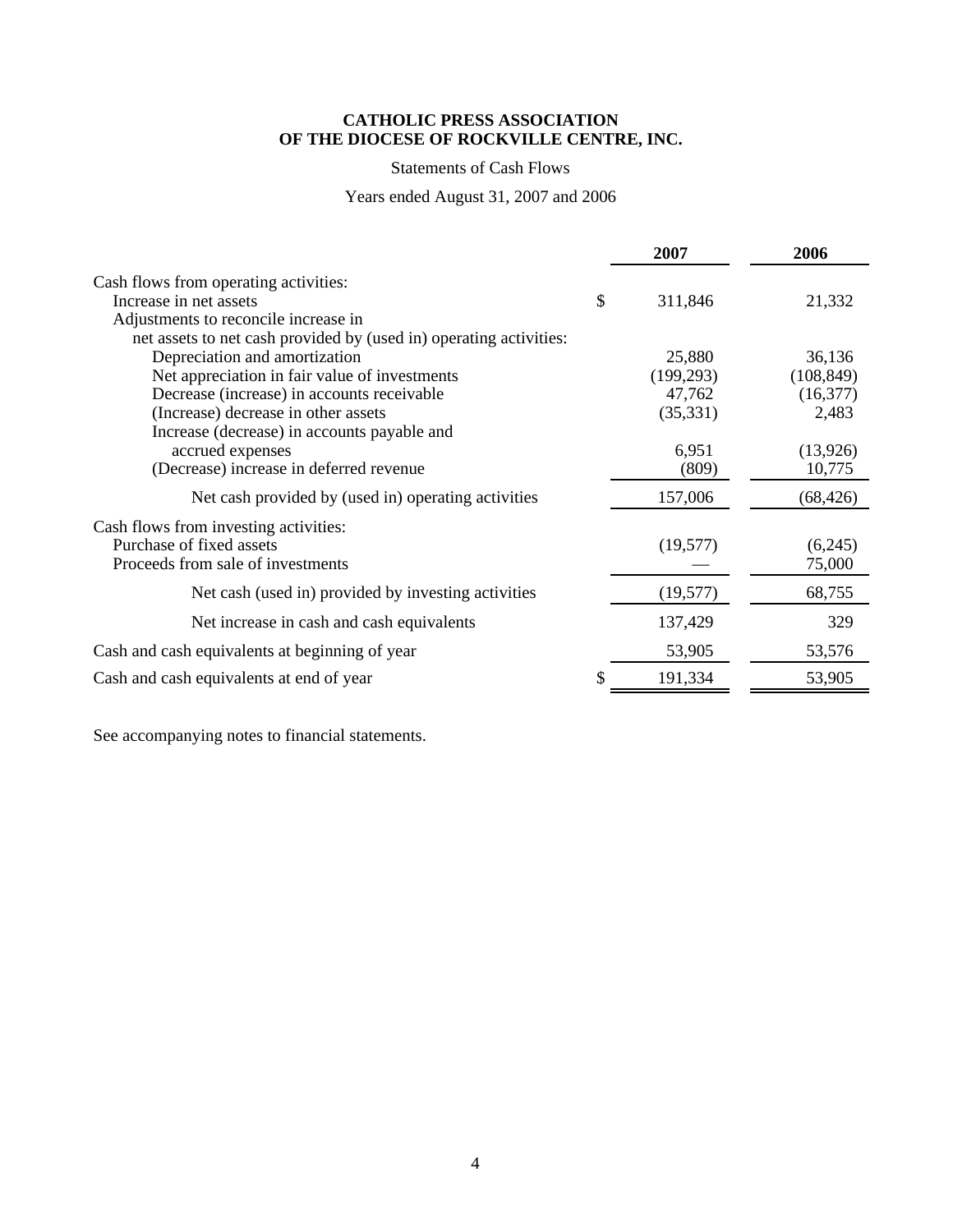Notes to Financial Statements

August 31, 2007 and 2006

#### **(1) Organization**

The Catholic Press Association of the Diocese of Rockville Centre, Inc. (the Association) is the publisher of "The Long Island Catholic," the weekly Catholic newspaper of the Roman Catholic Diocese of Rockville Centre (the Diocese).

The Association is exempt from Federal income taxes under Section 501(a) of the Internal Revenue Code and a similar provision of the New York State income tax laws, except for income not related to its tax-exempt purpose (e.g., revenues from business advertising). There is no unrelated business income tax liability in 2007 or 2006.

## **(2) Summary of Significant Accounting Policies**

### *(a) Basis of Presentation*

The accompanying financial statements have been prepared in accordance with U.S. generally accepted accounting principles using the accrual basis of accounting. Accordingly, the Association's financial statements distinguish between unrestricted, temporarily restricted and permanently restricted net assets, based upon the existence or absence of donor-imposed restrictions, as follows:

*Unrestricted net assets* – include amounts that have not been donor-restricted and are available for use in carrying out the general operations of the Association.

*Temporarily restricted net assets* – include amounts that have been limited by donor-imposed stipulations that either expire with the passage of time or can be fulfilled and removed by the actions of the Association pursuant to those stipulations.

*Permanently restricted net assets* – include amounts whereby donors have stipulated that the principal contributed be maintained in perpetuity.

The Association did not have any temporarily or permanently restricted net assets as of and for the years ended August 31, 2007 and 2006.

### *(b) Cash Equivalents*

Cash equivalents include highly liquid financial instruments with original maturities of three months or less, except for those instruments held by investment managers for long-term investment purposes.

## *(c) Property and Equipment*

Property and equipment are recorded at cost at date of acquisition or fair value at date of contribution, if donated. Leasehold improvements are amortized over the shorter of the lease term or their estimated useful life, generally 20 years, using the straight-line method. Furniture and fixtures are depreciated using the straight-line method based upon the estimated useful life of 5 years. Library books are depreciated using the straight–line method based upon the estimated useful life of 10 years.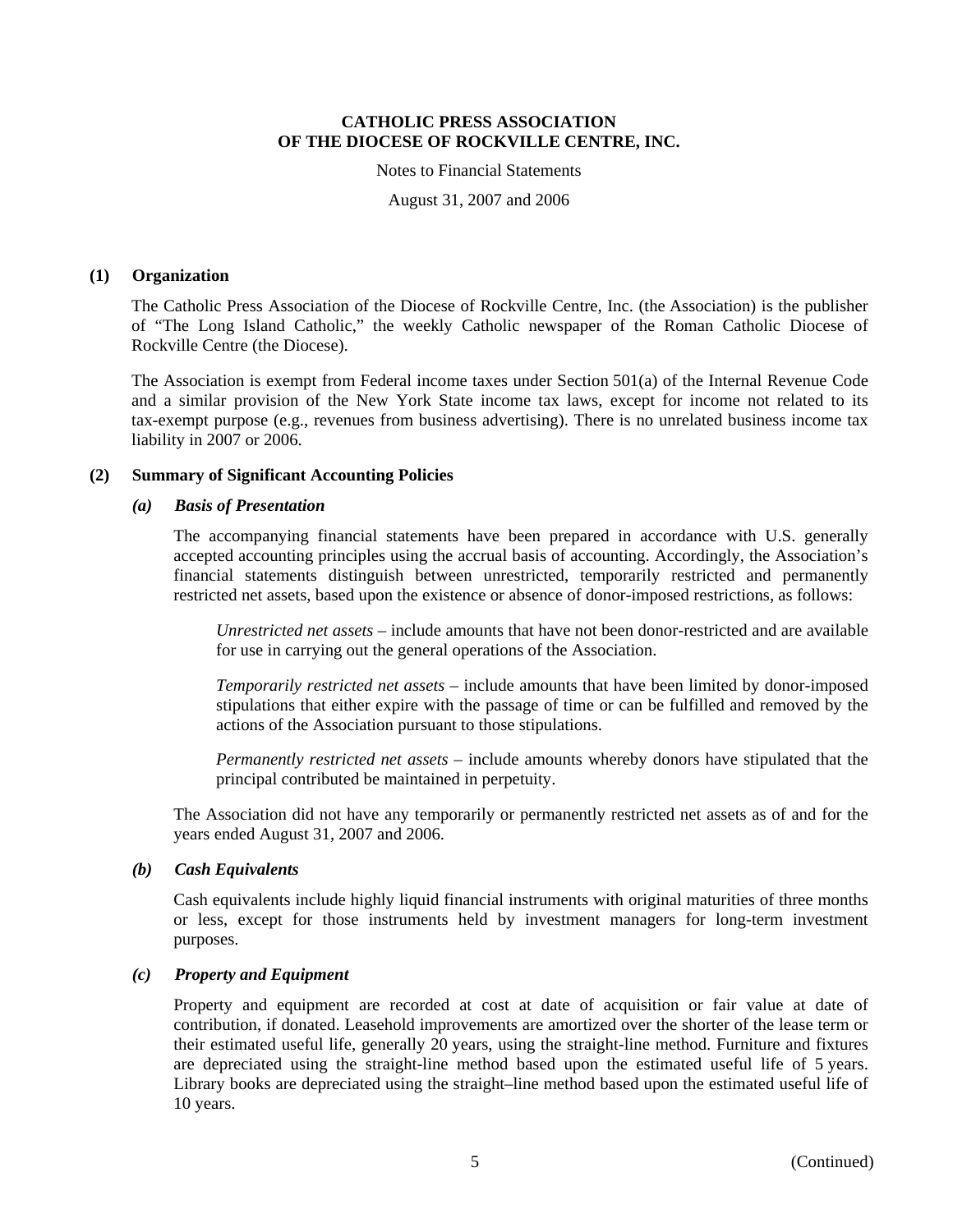Notes to Financial Statements

August 31, 2007 and 2006

### *(d) Revenue Recognition*

Subscription and advertising revenue is recognized upon shipment of the newspaper. Amounts received in advance of the shipment date are reported as deferred revenue.

## *(e) Allowance for Doubtful Accounts*

The Association determines its allowance for doubtful accounts based upon a formula applied to aged accounts, in addition to an assessment of the respective parishes' and advertisers' financial condition.

## *(f) Use of Estimates*

The preparation of financial statements in conformity with U.S. generally accepted accounting principles requires management to make estimates and assumptions that affect the reported amounts of assets and liabilities and disclosure of contingent assets and liabilities at the date of the financial statements and the reported amounts of revenues and expenses during the reporting period. Actual results could differ from those estimates.

## **(3) Investments**

The Association's investments are in pooled investment funds held by Unitas Investment Fund, Inc. (Unitas), a separately incorporated, non-regulated investment fund organized to provide investment options to Roman Catholic organizations in the Diocese of Rockville Centre. Unitas offers investment options to participants including a short-term enhanced cash fund, fixed income and equity offerings. The investments in Unitas are carried at fair value based principally upon the quoted market prices of the underlying assets of the fund. A "mission fee" is deducted from the investment performance of all participants for the purpose of funding the mission component, provided the fund had a positive return. The rates range from 0.05% to 0.5% annually depending upon the investment options chosen.

Due to the level of risk associated with certain investment securities, it is reasonably possible that changes in the values of investment securities will occur in the near term, and such changes could materially affect the amounts reported in the accompanying financial statements.

The Association is invested in The Unitas Short-Term Fund and The Unitas Balanced Fund, which had balances of \$126,163 and \$2,090,426, respectively, at August 31, 2007 and \$121,479 and \$1,895,817, respectively, at August 31, 2006.